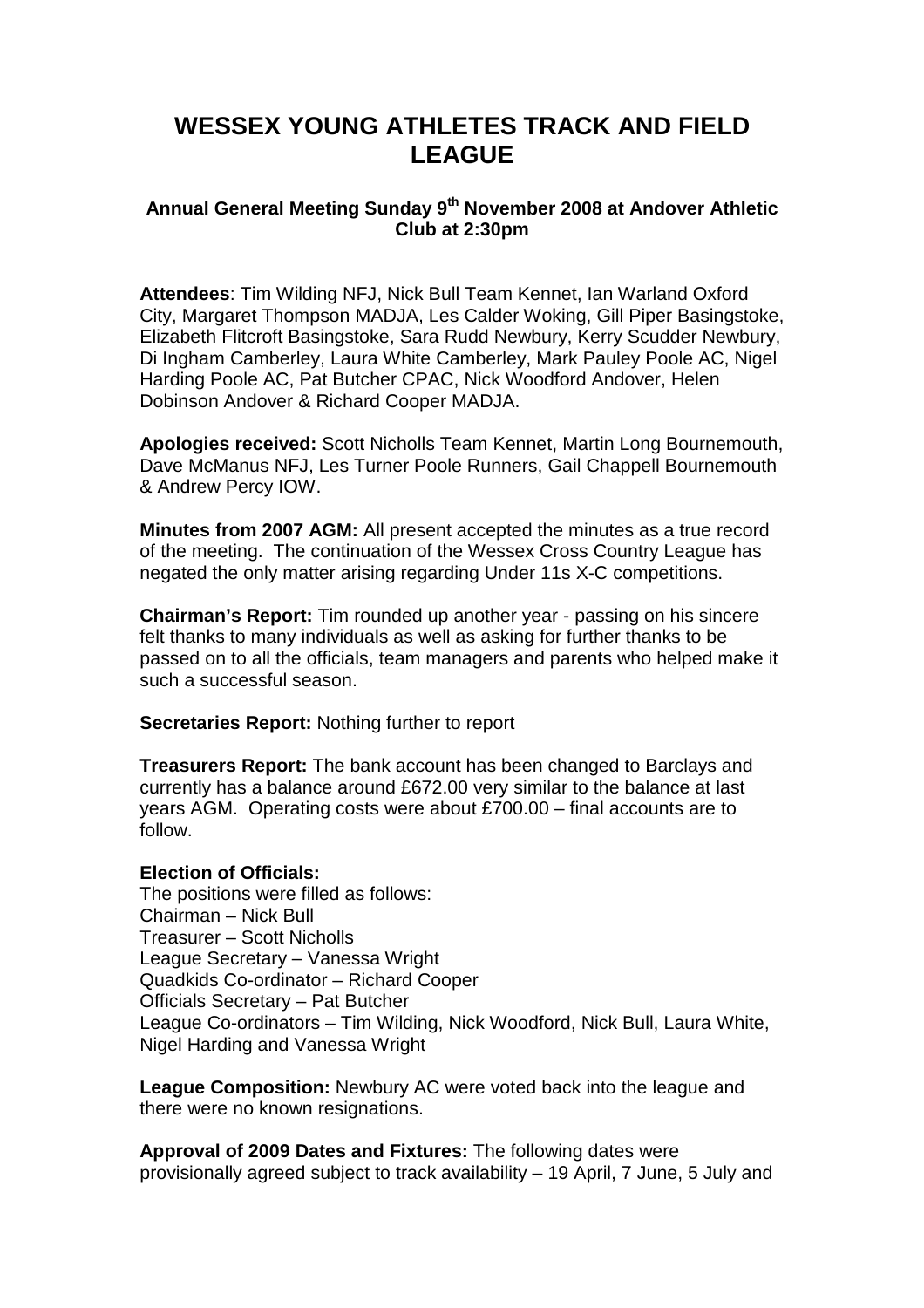26 July. Offers to host were received from Oxford, Marlborough, Poole, Woking, Andover, Team Kennet/ Newbury. To be confirmed Isle of Wight, Bournemouth, NFJ (in conjunction with Winchester), Slough and Salisbury. Volunteers to attend an Isle of Wight fixture came from Andover and NFJ – it was felt this venue should also be acceptable to teams with easy access to the ferries i.e. Team Southampton and Portsmouth.

Nick Bull noted that there are now 19 teams in the league so some matches will need to have 7 teams, instructions will be issued for scoring these matches.

**Timetable and Age Groups:** It was agreed that the long throws will remain at the same times as it is impossible to improve the timings. If two long throws clash it is only for the younger age groups. The timetable does work if the event is kept on time – the only suggestion for improvement to help officials would be to move the 600m to between the 200m and 800m – Laura will look at this to see if this is possible.

A proposal was made to allow non-scoring field events if an event is on time and there are less than 12 competitors. A majority vote rejected this proposal.

The following points were also made:

- To ensure that an event is run on time please can all teams ensure they bring the appropriate officials or let the host club know of any problems ahead of the event.
- If a League Coordinator or Official feels that a child cannot do the event safely they will be asked to stop. Point scoring athletes must be competitive and perform in the spirit of the competition.
- Any parents must take issues to the Team Managers not the Officials.

**Quadkids Report:** Richard reported that numbers of Under 11s taking part were up about 25%. It was agreed to remove the over complicated non scoring system and instead extend the maximum number taking part to 14 per team. It was also agreed to make awards at the end of the season to first, second and third overall teams, each individual discipline and combined individual scores.

**Affiliation Fee:** With increasing costs in mind it was agreed to raise the fees as follows: Existing Clubs £60 New Clubs £85 Discount for hosting £20

**Results and website review:** Ian Warland will send out his matrix that should allow all teams to easily prepare electronic results. Richard reported that bugs in the Quadkids sheets have already been resolved. Teams will be encourage to can get their provisional declarations out to the hosts the Friday night before the event therefore reducing the time spent typing numerous names on the day.